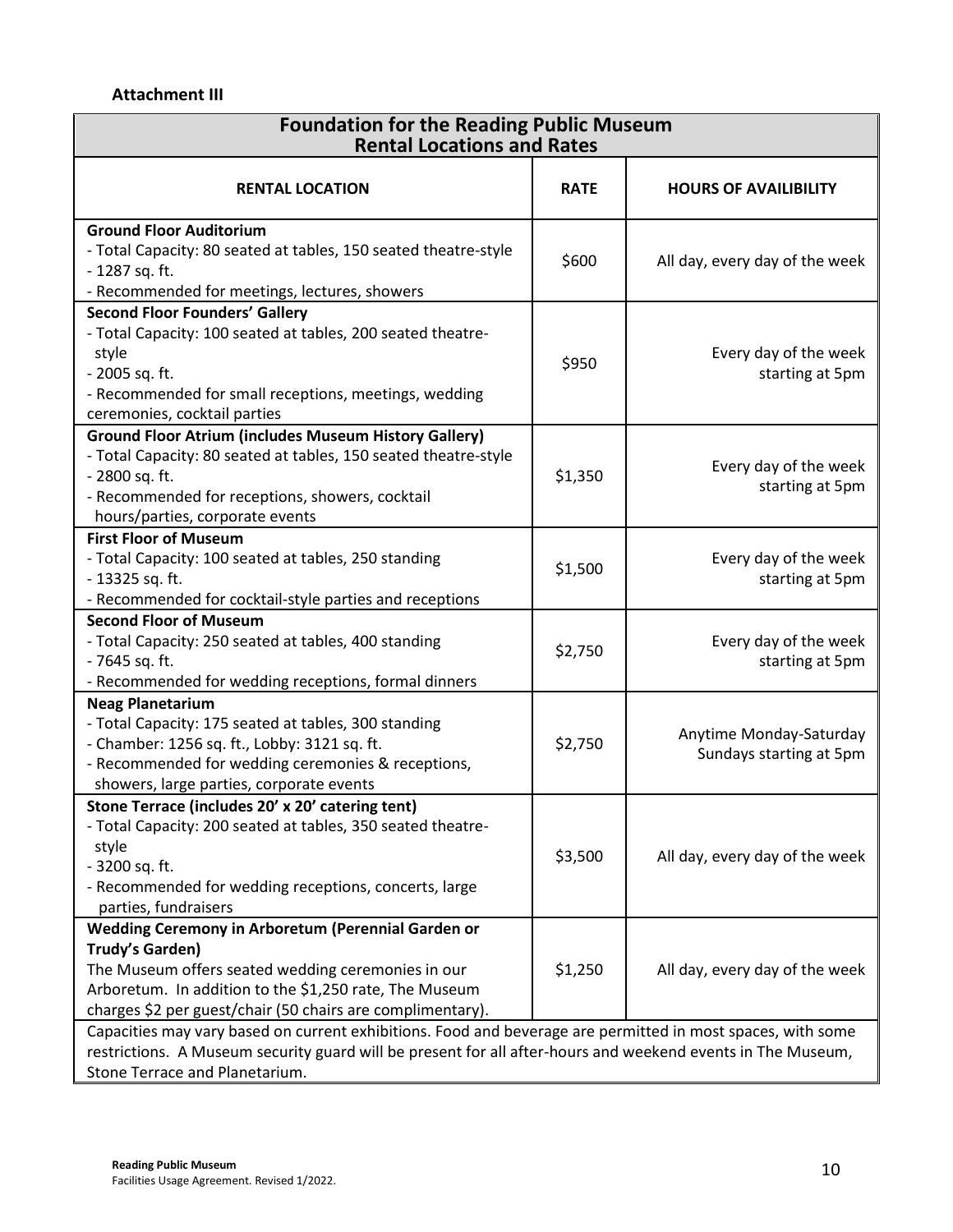## **RATE ADDENDUM**

- The rates listed above reflect a three (3) hour rental. The Museum will charge \$300 per each additional hour beyond the initial three (3) hour rate. **NOTE**: The Stone Terrace venue is an exception to this rule. The \$3500 rate reflects a full day rental.
- The Museum does not charge for the time needed to setup for or tear down from an event, with the exception the parameters explained in Section IX, B, of the Facilities Usage Agreement.
- The Museum is pleased to offer the following Museum Member discounts\* on rentals (discount applied to a limit of one (1) rental per calendar year:
	- \$100 off the rental rate for Contributor Level Members and above.
	- Plus, Museum Members of the Scientist's Observatory Level and above will receive a specified
	- percentage off any rental, per the benefit list associated with that Member Level.
- Non-profit organizations will receive a discount of \$100 off the rental rate only.\* See Section IX, C, for more information.
- Rentals of combined spaces will receive 10% off the total rental rate only.\* The rental of A La Carte items are not included in the discount.
- The Stone Terrace tent will come equipped with window siding for the entire perimeter, as well as basic string lights.
- The following items are complimentary with all rentals:
	- 6 tables (choose from those sizes listed on page 11)
	- 50 white, padded seat folding chairs
	- trash cans with liners

\*Discounts not applicable to wedding ceremonies in The Arboretum. One discount per rental permitted. In the case of multiple eligible discounts, the User will be granted the highest grossing discount.